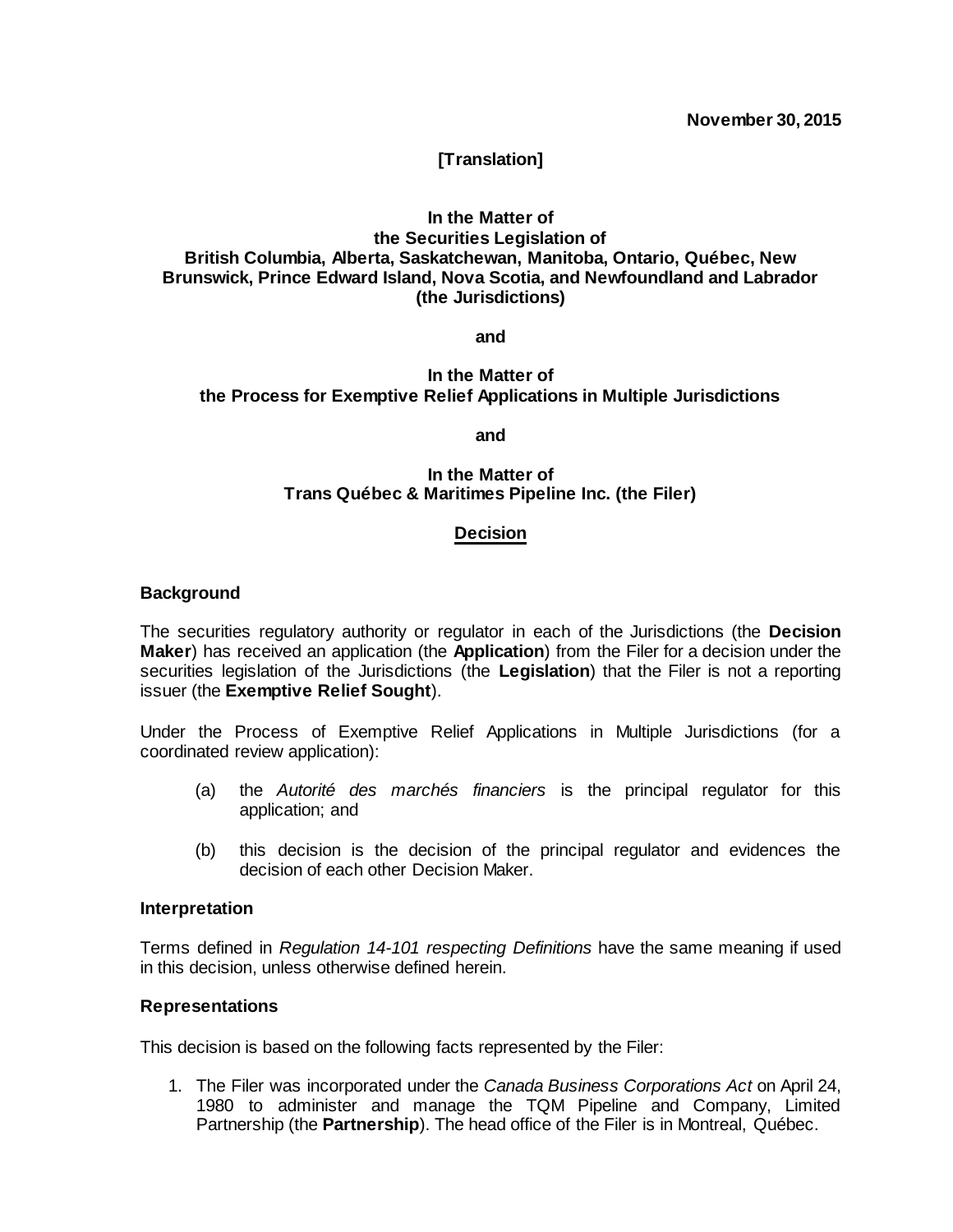- 2. Each of 9265-0860 Québec inc. (**9265**), a wholly owned subsidiary of Gaz Métro Limited Partnership (**Gaz Métro**), and TransCanada PipeLines Limited (**TransCanada**), a wholly owned subsidiary of TransCanada Corporation, owns 50 percent of the issued and outstanding shares in the share capital of the Filer.
- 3. The Filer became a reporting issuer on September 28, 1984, further to a receipt for a prospectus in connection with an offering of \$100 million principal amount of 13.10% First Mortgage Bond, Series A, guaranteed by the Partnership.
- 4. The Filer is a reporting issuer in the Jurisdictions and is not in default of its obligations under the Legislation. The Filer is not a reporting issuer in any other jurisdiction of Canada other than the Jurisdictions.
- 5. The authorized capital of the Filer consists of an unlimited number of common shares. As of the date hereof, 200 common shares are outstanding, of which 100 are owned respectively by 9265 and TransCanada.
- 6. The Filer has one class of debt securities outstanding, the \$100 million principal amount of 4.25% Series L Bonds (**Series L Bonds**), due September 15, 2017. The Series L Bonds were issued pursuant to an amended and restated trust deed dated August 24, 2009 (**Trust Deed**) and a supplemental trust deed to the Trust Deed dated July 28, 2010 (**Supplemental Trust Deed**). The Trust Deed and the Supplemental Trust Deed are made between the Filer, the Partnership and CIBC Mellon Trust Company, as trustee. The Series L Bonds are not convertible or exchangeable into equity or voting securities.
- 7. The Series L bonds were issued by the Filer to the Partnership in exchange for a Partnership promissory note in the principal amount of \$100 million. The Series L Bonds were guaranteed, offered and sold by the Partnership on a private placement basis in accordance with National Instrument 45-106 – *Prospectus Exemptions* (**NI 45-106**) under an offering memorandum dated July 21, 2010 (**Offering Memorandum**) in Canada only to purchasers who qualified as "accredited investors" under NI 45-106.
- 8. The purchase agreements entered into in connection with purchases under the Offering Memorandum indicate that of the 20 purchasers, there were 4 investment funds, 4 registered advisers, 7 Canadian financial institutions or subsidiaries thereof, 3 persons with net assets of \$5 million or greater, 1 government or crown entity and 1 person acting on behalf of a fully managed account. There were no individual purchasers.
- 9. The Series L bonds are not and have never been listed for trading on any stock exchange.
- 10. The Filer has not issued debt securities under a prospectus since July, 2000 when it issued \$100 million principal amount of 7.053% MTN Series Bonds pursuant to a prospectus supplement dated July 6, 2000 and a pricing supplement dated July 13, 2000, which matured and were repaid in September, 2010.
- 11. The Filer has no securities issued and outstanding, including debt securities, other than as set out in paragraphs 5 and 6 above.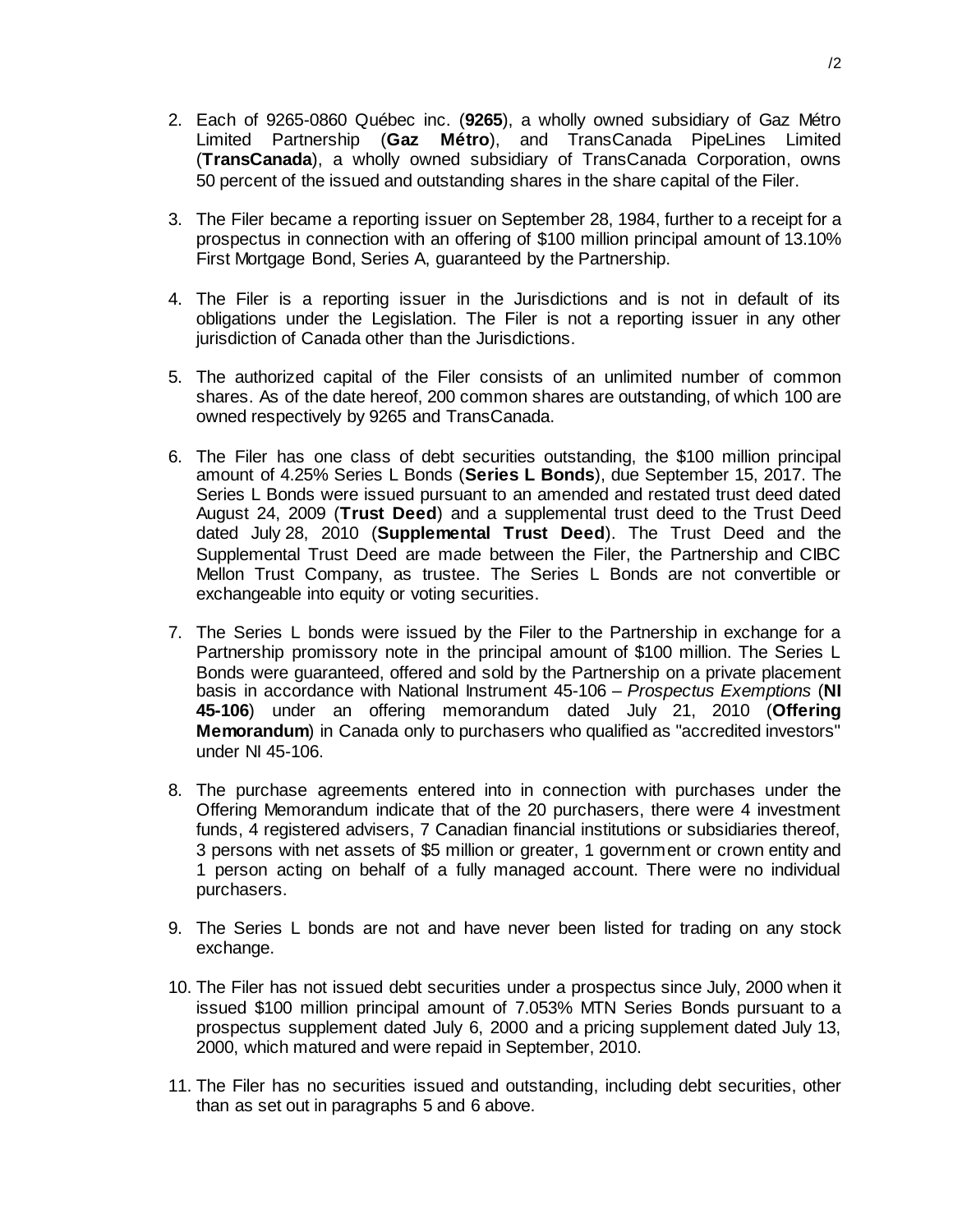- 12. The Series L Bonds are issued in book-entry form and are represented by global certificates registered in the name of the nominee of CDS Clearing and Depositary Services Inc. (**CDS**) with beneficial interests therein recorded in records maintained by CDS and its participants as financial intermediaries that hold securities on behalf of their clients. In accordance with industry practice and custom, the Filer has obtained from Broadridge Financial Solutions Inc. (**Broadridge**) a geographic survey of beneficial holders of Series L Bonds as of April 28, 2015 (**Geographic Report**), which provides information as to the number of beneficial holders of the Series L Bonds held in each jurisdiction of Canada and in the United States. Broadridge advises that its reported information is based on securityholder addresses of record identified in the data files provided to it by the financial intermediaries holding Series L Bonds. Accordingly, insofar as such intermediaries do not accurately or completely respond to the survey, or address information is not representative of residency, the information is imperfect.
- 13. The Geographic Report covers 99.925% of the outstanding \$100 million principal of Series L Bonds and reports a total of 49 beneficial holders of the bonds residing in the following jurisdictions:
	- (a) 22 in Ontario, holding \$53,722,000 principal amount of Series L Bonds;
	- (b) 1 in Alberta, holding \$17,000 principal amount of Series L Bonds;
	- (c) 3 in British Columbia, holding \$5,237,000 principal amount of Series L Bonds;
	- (d) 3 in Manitoba, holding \$28,000,000 principal amount of Series L Bonds;
	- (e) 12 in Québec, holding \$701,000 principal amount of Series L Bonds;
	- (f) 6 in the United States, holding \$11,535,00 principal amount of Series L Bonds;
	- (g) 2 in foreign jurisdictions, holding \$713,000 principal amount of Series L Bonds.

The Geographic Report was unable to identify the jurisdiction of residence of the holder(s) of the remaining \$75,000 principal amount of Series L Bonds.

- 14. The Filer has 51 securityholders in total worldwide (2 holders of Common Shares and 49 holders of Series L Bonds).
- 15. Neither the Supplemental Trust Deed nor the Trust Deed contains any provision requiring the Filer to remain subject to the reporting requirements of the securities laws of Canada nor does it contain any provision requiring ongoing reporting to bondholders once the Filer is no longer subject to reporting requirements under applicable securities law; however, the Filer is required to deliver to the Trustee, at the end of each fiscal year, an annual compliance certificate stating that there exists no condition or event constituting an Event of Default under, and as that term is defined in, the Trust Deed.
- 16. The Filer will make its audited annual financial statements available on its website within 120 days of its year-end, or earlier if available, for each year in which Series L Bonds remain outstanding and it has provided an undertaking to the Securities Regulatory Authorities to this effect.